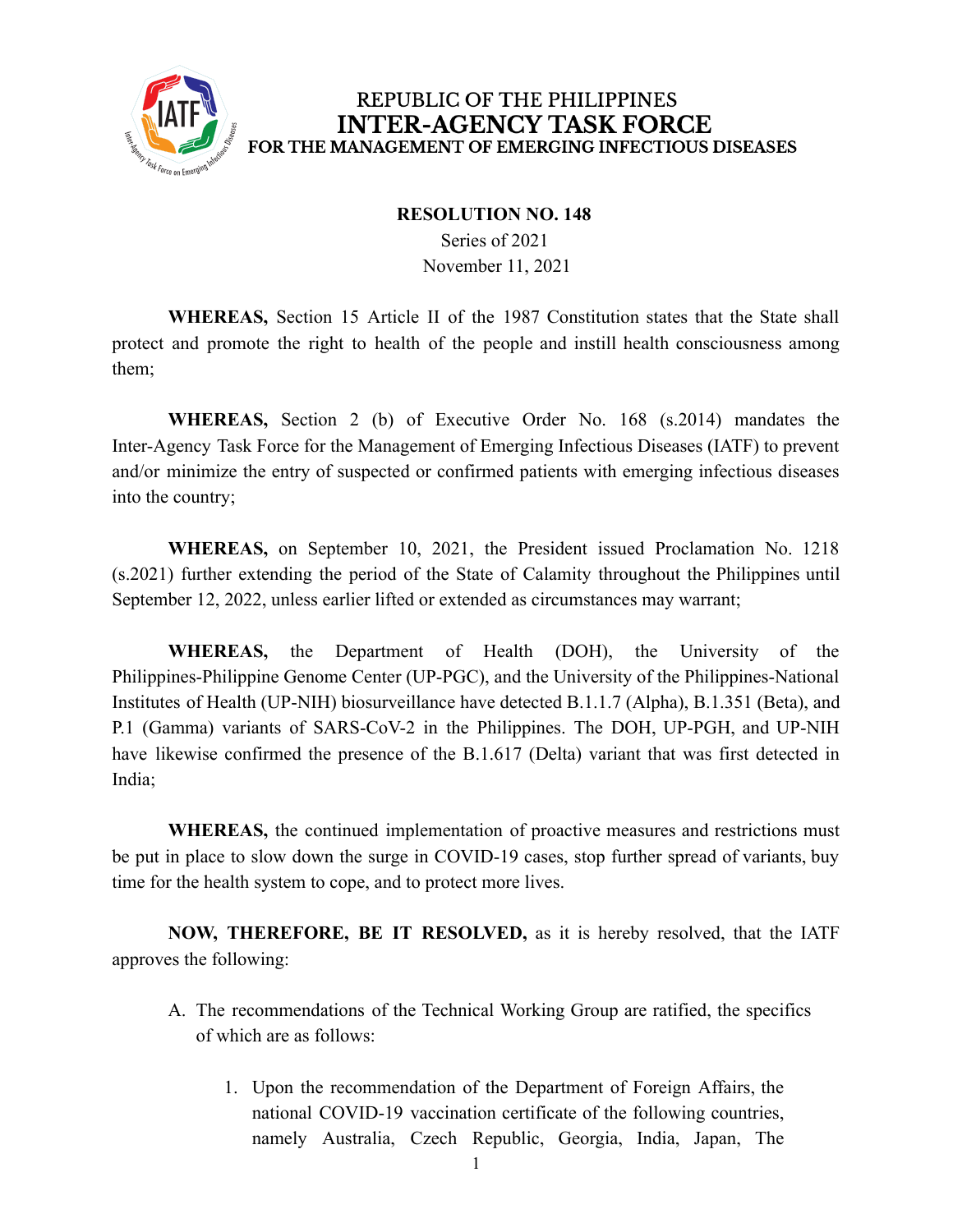

## REPUBLIC OF THE PHILIPPINES **INTER-AGENCY TASK FORCE** FOR THE MANAGEMENT OF EMERGING INFECTIOUS DISEASES

Netherlands, United Kingdom, Turkey, and Samoa, shall be accepted/recognized for purposes of arrival quarantine protocols as well as for interzonal/intrazonal movement, in addition to such other countries/territories/jurisdictions whose proofs of vaccination the IATF already approved for recognition in the Philippines, and without prejudice to such other proofs of vaccination approved by IATF for all inbound travelers.

The Bureau of Quarantine, the Department of Transportation - One-Stop-Shop, and the Bureau of Immigration are directed to recognize only the proofs of vaccination thus approved by the IATF.

2. Group activities shall be allowed for fitness studios, gyms, and venues for non-contact exercise and sports in areas under Alert Level 2. For this purpose, the phrase "no group activities shall be conducted" shall be deleted and Section 5.3 of ALS Guidelines shall now read as follows:

*SECTION [5] GUIDELINES FOR AREAS UNDER ALERT LEVEL 2. The following protocols shall be observed in areas placed under Alert Level 2, except for portions thereof under granular lockdown:*

#### *x x x*

*3. The following establishments, or activities, shall be allowed to operate, or be undertaken at a maximum of 50% indoor venue capacity for fully vaccinated individuals and those below 18 years of age, even if unvaccinated, and 70% outdoor venue capacity. Provided, that all workers/employees of these establishments are fully vaccinated against COVID-19 and MPHS shall be strictly maintained. Provided further, that there is no objection from the LGU where these activities may take place.*

*x x x*

*m. Fitness studios, gyms, and venues for individual non-contact exercise and sports; Provided that patrons/clients and workers/employees wear face masks at all times and subject to DTI sector-specific protocols.*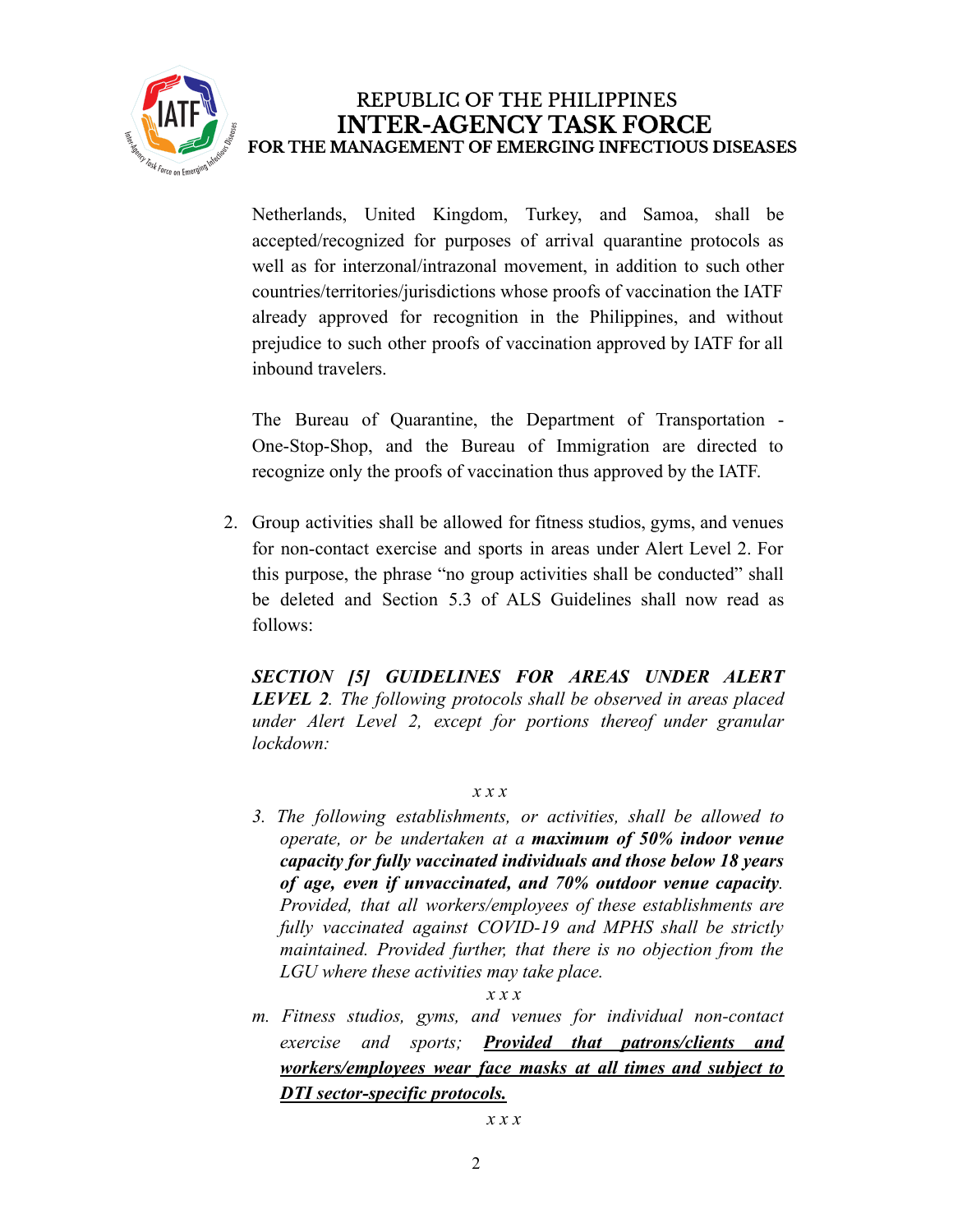

- B. The Guidelines for the limited face-to-face training and assessment program of the Technical Education and Skills Development Authority (TESDA) is hereby adopted. For this purpose, the TESDA is authorized to implement such protocols under the following capacities based on the Alert Level where such training and assessment will be conducted:
	- 1. For Alert Level 5: Face-to-face not allowed; and
	- 2. For Alert Levels 4 to 1: Allowed from 50% to 100% venue capacity, subject to the minimum public health standards.

**RESOLVED FURTHER,** that the Chairperson and the Co-Chairperson shall be duly authorized to sign this Resolution for and on behalf of the Inter-Agency Task Force.

**APPROVED** during the 148th Inter-Agency Task Force Meeting, as reflected in the minutes of the meeting, held this November 11, 2021, via video conference**.**

**FRANCISCO T. DUQUE III**

Secretary, Department of Health IATF Chairperson

**KARLO ALEXEI B. NOGRALES** Secretary, Office of the Cabinet Secretariat IATF Co-Chairperson